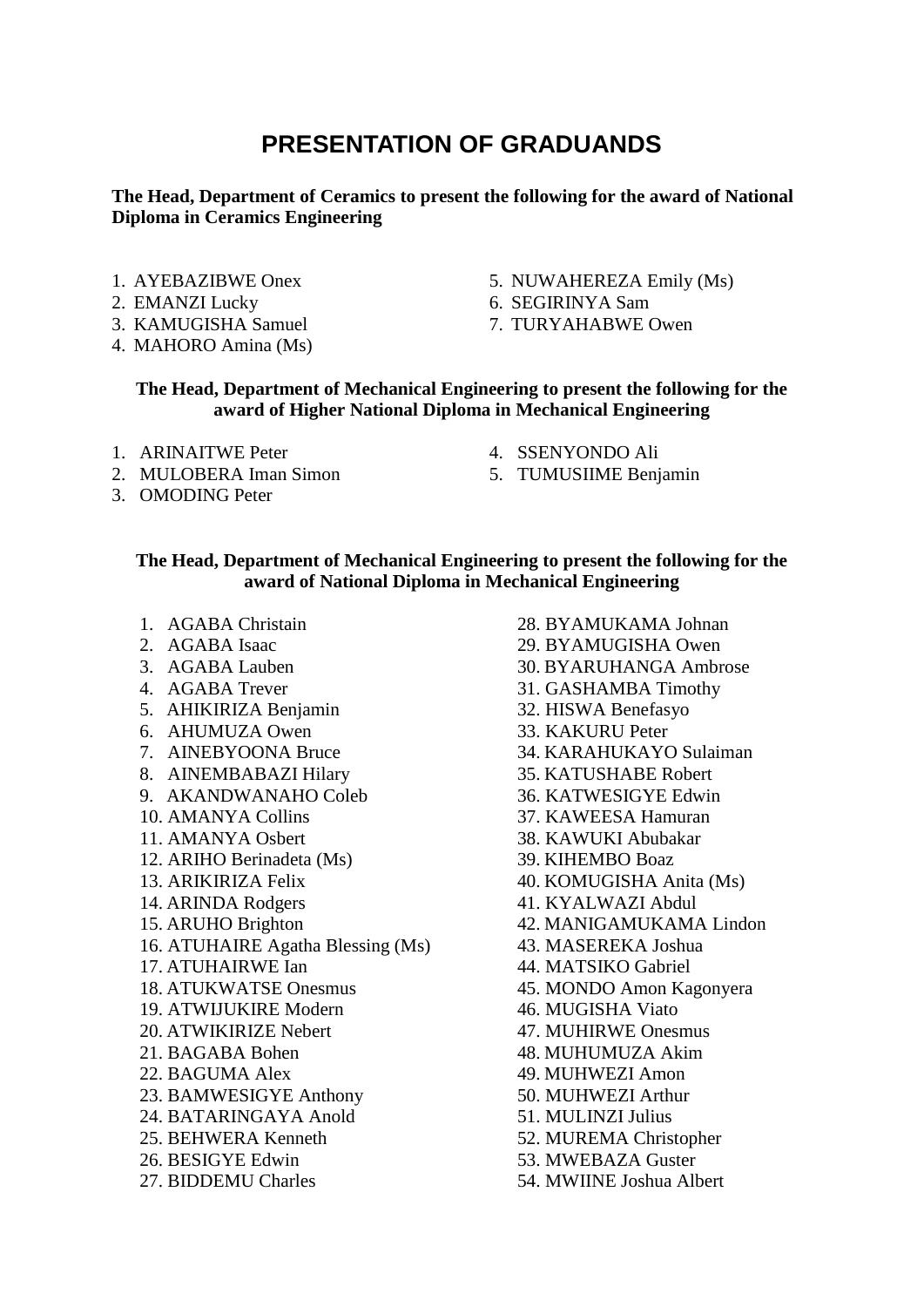- 55. MWINE John 56. MWONGYERA Blair 57. NAJUNA Gilbert 58. NASASIRA Rodgers 59. NASASIRA Yona 60. NATUGUMYA Kennedy 61. NATUKUNDA Eunice (Ms) 62. NATURINDA Innocent 63. NATWIJUKA Puffurus 64. NDYAMUHAKI Augustine 65. NGABIRANO Francis 66. NIMWESIGA Arinatwe 67. NIWEBYOONA Brian 68. NTEGE Fred 69. NUUMA Allan 70. NUWAMANYA Ambrose 71. NUWASHABA Nobert 72. ODONGO Emmanuel 73. RUKASI Peter
- 74. RUTEMBESA Douglas 75. SANDE Paul 76. SSENDAGALA Hamidu 77. TAREMA Pison 78. TIBAMANYA Benedicto 79. TUMUBWINE William 80. TUMUHIMBISE Rodgers 81. TUMUSIIME Michael 82. TUMWEBAZE Ivan 83. TURIHOHABWE Onyx 84. TURINAWE Jonani 85. TURYAMUREBA Aloysius 86. TURYASHEMERERWA Darius 87. TURYASIIMA Pastori 88. TWEBAZE Ivan 89. TWEZIRIKIRE Lizborn 90. TWINAMATSIKO John Patrick 91. TWINOMUJUNI Julius

#### **The Head, Department of Electrical Engineering to present the following for the award of Higher National Diploma in Electrical Engineering**

- 
- 1. JJUUKO Herbert 2. KHAINZA Mary (Ms)

#### **The Head, Department of Electrical Engineering to present the following for the award of National Diploma in Electrical Engineering**

- 1. ABIREEBE James
- 2. AGABA Francis
- 3. AGABA Justus
- 4. AGABA Saison
- 5. AHIHBISIBWE Onesmas
- 6. AINEMBABAZI Bridget (Ms)
- 7. AKANKWASA Phionah (Ms)
- 8. AKANSASIRA Gilbert
- 9. AMALI Maureen Lydia (Ms)
- 10. AMANYA Aloysius
- 11. AMUHIMBYA Osward
- 12. AMUTUHAIRE Shanon
- 13. ASHABA Sandra (Ms)
- 14. ASHABAHEBWA Annitah (Ms)
- 15. ATUHAIRE Phiona (Ms)
- 16. ATUKWATSE Roland
- 17. AYEBARE Hope
- 18. AYEBAZIBWE Moses
- 19. BAKASHABA Bruce
- 20. BAKASHARUHANGA Cosmas
- 21. BATAMBUZE Keneth
- 22. BASIIME Brian
- 23. BIRUNGI Joan (Ms)
- 24. BIRUNGI Zabron
- 25. BUSINGYE Owen
- 26. BYABAGAMBI Brian
- 27. BYEKORA Fortunate (Ms)
- 28. GUMISIRIZA Esau
- 29. ISINGOMA Joseph
- 30. KABUYE Pius
- 31. KABWOJO Ronald
- 32. KAKEMBO Musa
- 33. KAKURU Charles
- 34. KAKWEZI Venus (Ms)
- 35. KAMUGISHA Denis
- 36. KAMUKAMA Cosmas
- 37. KAMWESIGA Deus
- 38. KASIGAZI Moses
- 39. KATENDE Saadi
- 40. KATUSIIME Mackline (Ms)
- 41. KATWESIGYE Martin
- 42. KAZUNGU David
- 43. KENYONYOZI Jenninah (Ms)
- 44. KIHEMBO Ruth (Ms)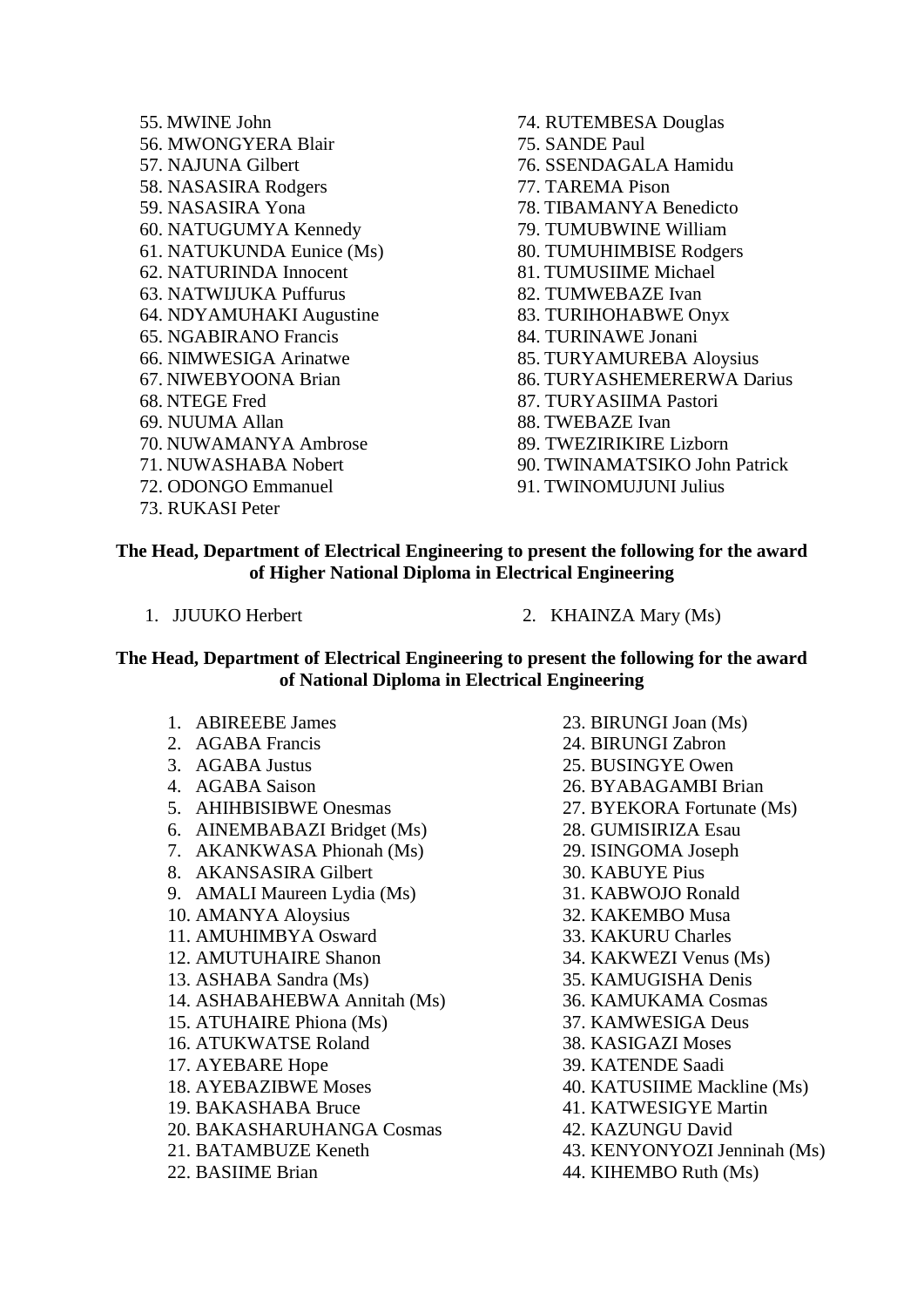45. KIIZA Edwin 46. KINENE Hisham 47. KOMUGISHA Racheal (Ms) 48. KOMUHANGI Praise (Ms) 49. KYAGERA Mathias 50. MAGEZI Alex 51. MUGANZI Robinson 52. MUGISHA Amon 53. MUGIZI Daniel 54. MUJUNI John Bosco 55. MUSHABE Benard 56. MUSIIKA Chrimaton 57. MUSIIME Julius 58. MUSIKA Antonio 59. MUSINGUZI Wilbroad 60. MWERINDE Ben 61. MWONGERA Aniber 62. NABAYINDA Getrude (Ms) 63. NABEEGA Grorious (Ms) 64. NAKABAALE Joseph Mukisa 65. NANDALA Jairus 66. NASASIRA Joel 67. NATWIJUKA Collins 68. NIMUSIIMA Ronald 69. NINSIIMA Immaculate (Ms) 70. NINSIIMA Naome (Ms) 71. NNAKIDDE Molly (Ms)

72. NOWAMANI Emmanuel 73. NSAMBA Julius 74. NSHABIRE Jonan 75. NUWAGABA John 76. NUWAGABA Pison 77. NUWAREBA Hillary 78. NUWARINDA Licro 79. NUWENYESIGA Saul 80. NYONGERA Derick 81. OKIROR Francis 82. OPENDI Junior 83. OWAMAZIIMA James 84. OWAMAZIIMA James 85. SHILLING John 86. TAREMWA Michael 87. TUGUME Moris Karuhanga 88. TUMUHAIRWE Shallot (Ms) 89. TUMWEBAZE Paul 90. TUMWESIGYE Alvan 91. TUMWESIGYE Dickson 92. TUMWINE Reuben 93. TURYASINGURA Duncan 94. TWESIIME Simon 95. TWINAMATSIKO Amos 96. TWINAMATSIKO Roger 97. VVUBYA Aloysious

98. WAMALA Mac Alvin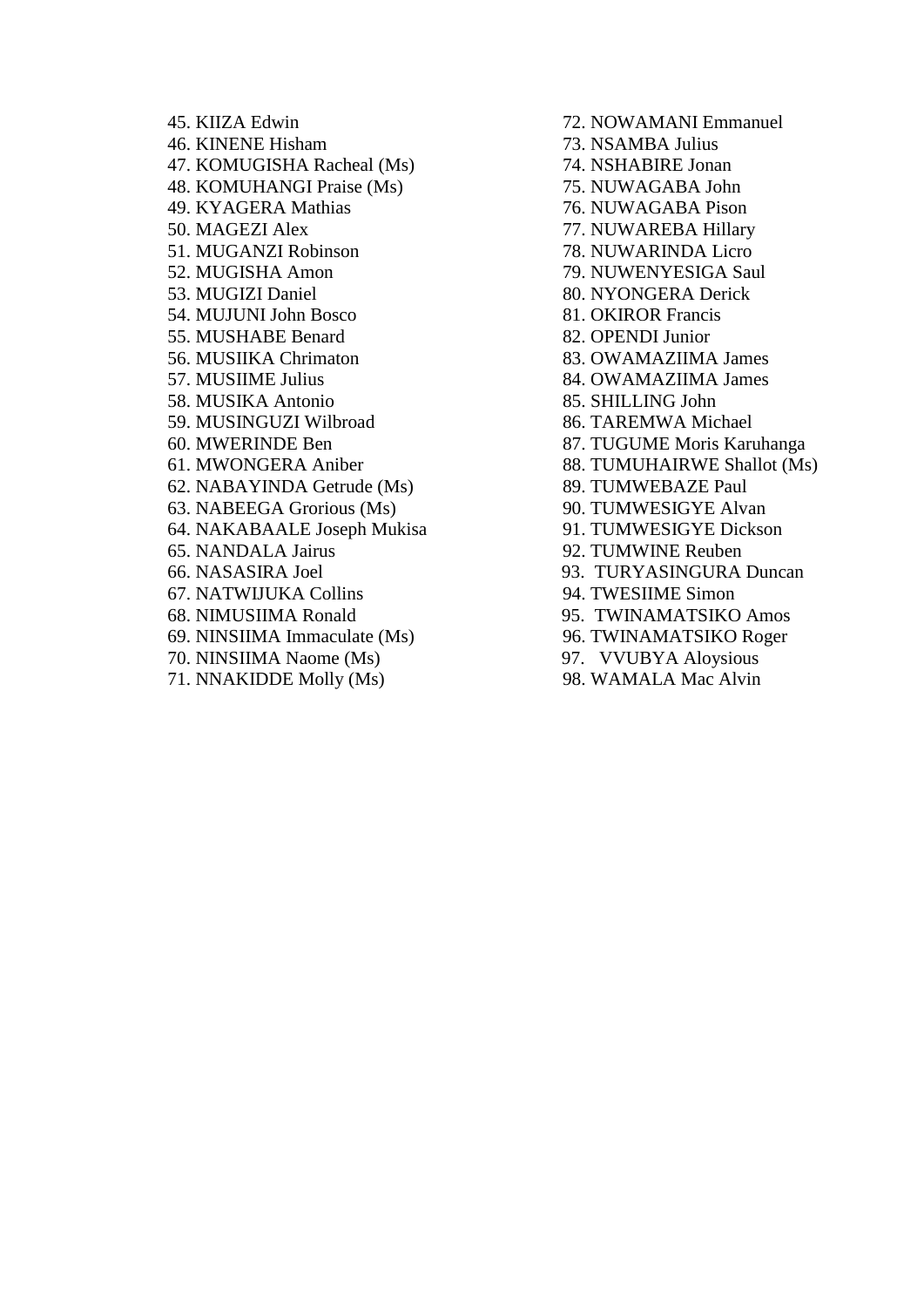#### **The Head, Department of Civil Engineering to present the following for the award of Higher National Diploma in Civil Engineering**

- 1. ABAHENA Markwell
- 2. AMPE Keneth
- 3. ARUHO Benjamin
- 4. ARYAMPWERA Rabecca (Ms)
- 5. ASAASIRA Caroline (Ms)
- 6. ATUKWATSE James
- 7. BALUKU James
- 8. BARIGYE Andrew
- 9. BAVAKURE Gelvazio
- 10. ESAILE George
- 11. HALERIMANA Stephen
- 12. INGABIRE Peace (Ms)
- 13. ISINGOMA Ronald
- 14. KABUYE Charles
- 15. KARAMUZI Charles
- 16. KAZUNGU Gideon
- 17. KEMIGISHA Ruthler (Ms)
- 18. KIIZA E. William
- 19. KUSIIMA Albert 20. LWANGA Muzaifa 21. MULINZI Dennis 22. MURIISA Rodgers 23. MWESIGYE Isaac 24. NAIGONO Jude 25. NATWIJUKA Ellon 26. NAYEBARE Anitah (Ms) 27. NKWASIBWE Samuel 28. NOWOKUSINGUZA Sostene 29. OBURU Peter 30. OGWENG Moses Silver 31. OKELLO Bob Bosco 32. PILA Jackson 33. RWEHAGIRA Benum 34. TINYEFUZA Collins 35. TURYASIIMA Richardoh
- 36. TWINAMATSIKO Zilberbel

## **The Head, Section for Architecture to present the following for the award of National Diploma in Architecture**

- 1. A KAMPA Albert
- 2. A RYATUHA Onesmus
- 3. ABAHO Abel
- 4. ABINDABYAMU Amon
- 5. AGABA Allan
- 6. AGABA Arthur
- 7. AMANYA Nuwamanya
- 8. AMPEIRE Edison
- 9. ARINAITWE Christopher
- 10. ARINDA Alex
- 11. ARYATUKWASA Ronald
- 12. ASHABAHEBWA Allan
- 13. ASIIMWE Emanuel
- 14. ASIIMWE Isaac
- 15. ASIIMWE Ronald
- 16. ATUKUNZIRE Bonifence
- 17. BIRYOMUMEISHO Dismas
- 18. CHIZA Clare (Ms)
- 19. GGALIWANGO Peterson
- 20. HABUMUGISHA Benjamin
- 21. JJAMBA Ivan
- 22. KALIBBALA Moses
- 23. KATUSIIME Prize (Ms)

24. KISAKYE Josam 25. KWARISIIMA Benia 26. KWARISIIMA Seith 27. MATSIKO Dancan 28. MUGABIRWE Robert 29. MUGISHA Allan 30. MUGISHA Mucunguzi Paul 31. MUHUMUZA Abiaz 32. MUHUMUZA Nicholas 33. MUHUMWIZE Derrick 34. MUHWEZI Charles 35. MUHWEZI Collins 36. MUJUNI Frank 37. MUSIIMENTA Shirley 38. MUTSIKA Anold 39. MUZUNGU Jackline (Ms) 40. NAHAMYA Dickson 41. NAHAMYA Godwin 42. NAKIBUYE Susan (Ms) 43. NAMANYA Godwin 44. NASASIRA Syson 45. NATUMANYA Wilbert 46. NDYAMUBA Alex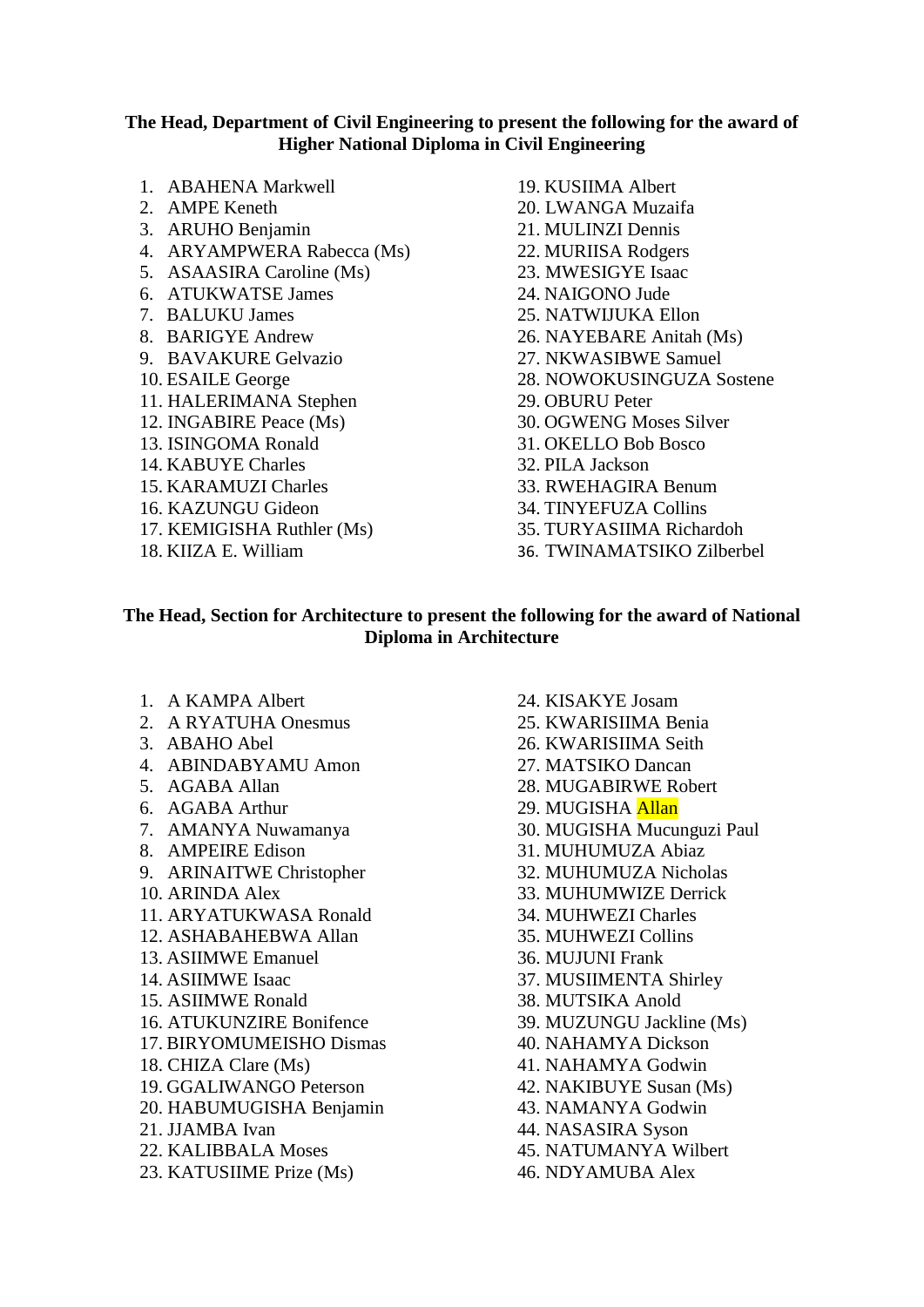- 47. NIRINGIYIMANA Benjamin 48. NIWABIHA John 49. NIWAMANYA Ignatius 50. NOWAMANI Blair 51. NUWAGIRA Osbert 52. NUWAGUMYA Chrispus 53. NUWAMANAYA Ducan 54. NUWAMANYA Charity (Ms) 55. NUWAREBA Aivan
- 56. RUKWATA Derick 57. TAYEBWA Julian (Ms) 58. TUGUME Comfort 59. TUGYENDANABO Geofrey 60. TURINAWE Denis 61. TURINAWE Racheal (Ms) 62. TURYATUNGA Emmy 63. TURYATUNGA Robert 64. TUSHABE Joseph

#### **The Head, Section of Water Engineering to present the following for the award of National Diploma in Water Engineering**

- 1. ABAASA Jordan
- 2. AGABA Paul
- 3. AHABWE Solomon
- 4. AHEREZA Erick
- 5. AIGO Farida (Ms)
- 6. AINOMUGISHA Anatorius
- 7. AKANKWASA Patience (Ms)
- 8. AKATAMBA Stuart
- 9. AMUTUHAIRE Joanitah (Ms)
- 10. ANYINE Alex
- 11. ASHABA Praise (Ms)
- 12. ASIIMIRE Rebeccah (Ms)
- 13. ASIIMWE Emilly (Ms)
- 14. ATUHAIRE Sarah (Ms)
- 15. ATUHAIRWE Prossy (Ms)
- 16. ATUKUNDA Penninah (Ms)
- 17. ATUKWASE Andrew
- 18. AYEBARE Nicholas
- 19. AYESIGYE Raymond
- 20. BUSINGYE Keneth
- 21. BYAMUGISHA Ronald
- 22. BYAMUKAMA Gerald
- 23. KAKURU Ambrose
- 24. KAMANZI Peter
- 25. KAMUGISHA Emmanuel
- 26. KANYESIGYE Mark
- 27. KASAIJA Micheal
- 28. KYOMUKAMA Lilian (Ms)
- 29. MAGEZI Ashraf

30. MATOVU Kelvin Peter 31. MUGABE Brave 32. MUHANGI Esau 33. MURANGIRA Bruno 34. MUSIIMENTA Kenneth 35. MUSINGUZI Arthur 36. MUTABERA Christian 37. NAHABWE Glorious (Ms) 38. NAHWEERA Fausta (Ms) 39. NAJUNA Chris 40. NANSASIRA Joshua 41. NATUHWERA Happy (Ms) 42. NATUKUNDA Marion (Ms) 43. NAYEBARE Winfred (Ms) 44. NIWANDINDA Gerald 45. NKURUNZIIZA Emmanuel 46. NUWAHA Abson 47. NUWARINDA Sarious 48. NYANGOMA Joan (Ms) 49. NYIRAMAHORO Christine (Ms) 50. SSEGULUBBI Eric Nathan 51. TUGUME Elisam 52. TUMUHIMBISE Oscar 53. TUMWIJUKYE Noreen (Ms) 54. TUSINGWIRE Naboth 55. TWEHANGANE Africano 56. TWINOMUJUNI Leaky 57. TWINOMWE Willy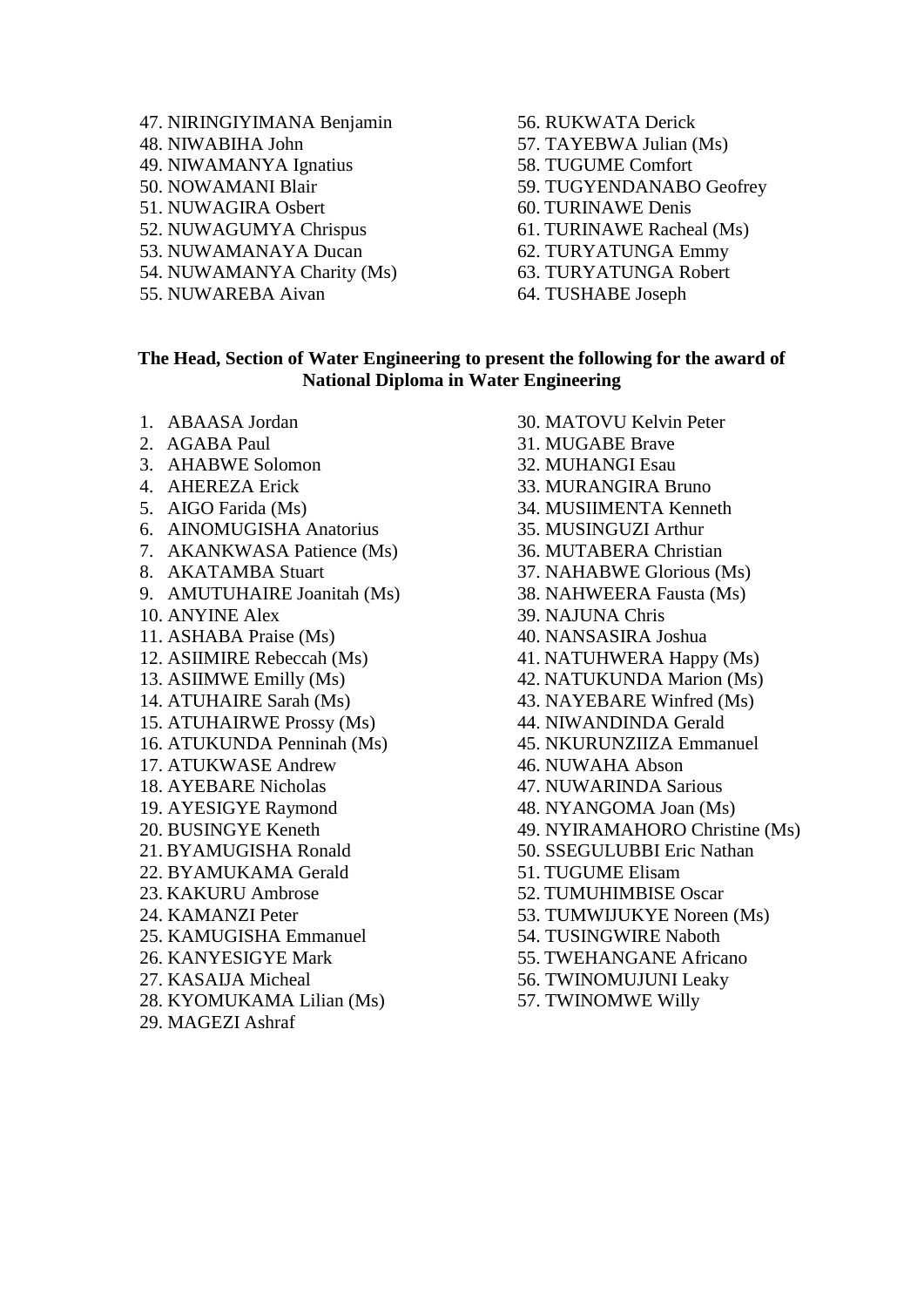**The Head, Department of Civil Engineering to present the following for the award of National Diploma in Civil Engineering**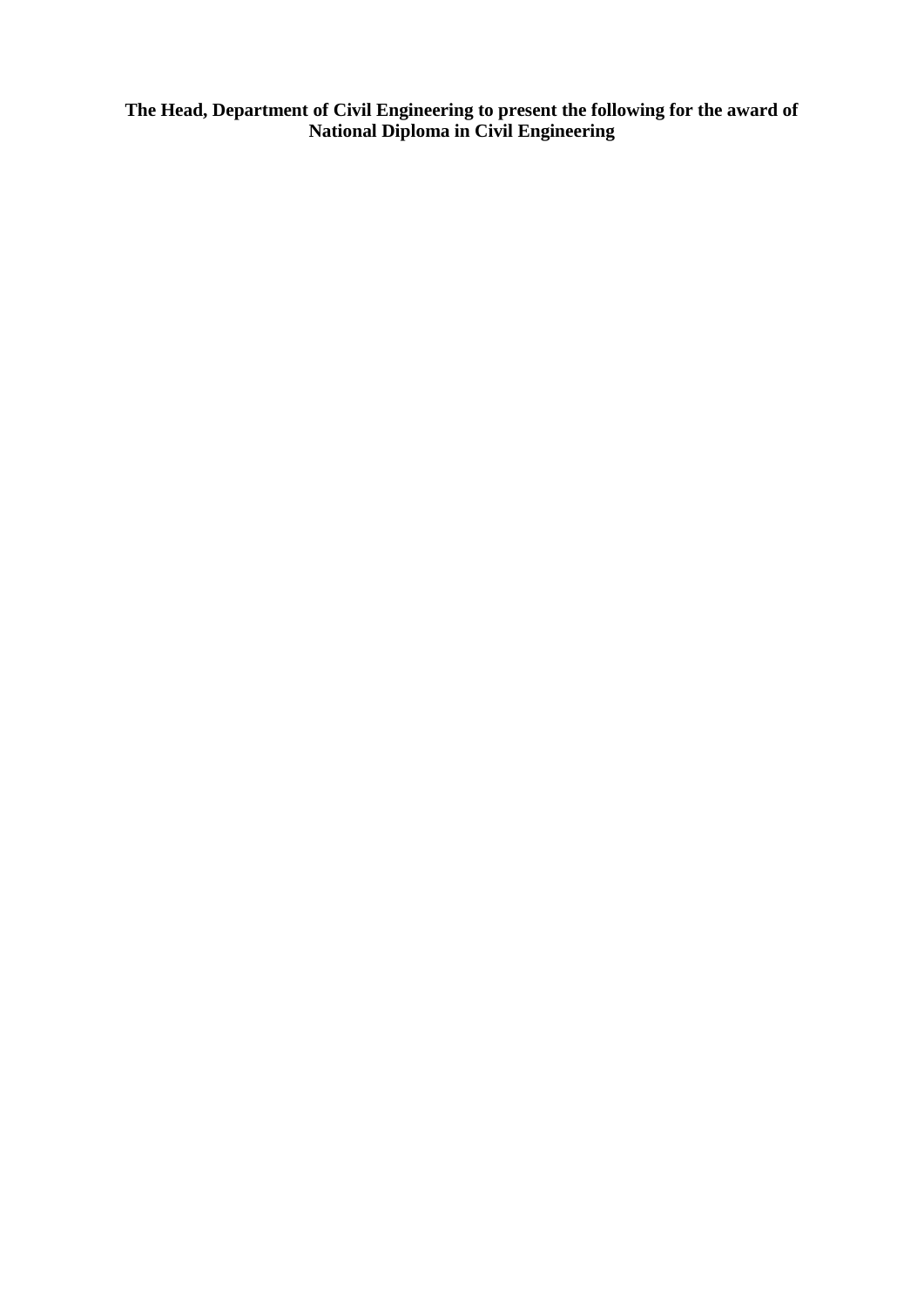- 1. ABAHO Arban
- 2. ABAHO Isaac
- 3. ABIGABA Vian
- 4. AGABA Emmanuel
- 5. AGABA Isaac
- 6. AGABA Jonah
- 7. AGABA Luther King
- 8. AGABA Obvious (Ms)
- 9. AHABWE Joshua
- 10. AHEBWA Wycliffee
- 11. AHEBWE Alex
- 12. AHEBWE Paul Akanyijuka
- 13. AHIKIRIZA Bruce
- 14. AHIMBISBWE Didas
- 15. AHIMBISIBWE Innocent
- 16. AHUMUZA Chris
- 17. AHUMUZA Innocent
- 18. AHUMUZA Stuart
- 19. AIJUKA Julius
- 20. AIJUKA Morris
- 21. AIJUKA Pathias Ismail
- 22. AINAMAZIMA Sheilla (Ms)
- 23. AINE Allan Asiimwe
- 24. AINE Javan
- 25. AINE Raymond
- 26. AINEBYOONA Amon
- 27. AINEBYOONA Samuel
- 28. AINEMBABAZI Adah (Ms)
- 29. AINEMBABAZI Gift (Ms)
- 30. AINEMBABAZI Regan
- 31. AINEMUKAMA Boneventure
- 32. AINESASI Niweshaba (Ms)
- 33. AKAHUMURA Naboth
- 34. AKAMESIGA Elia
- 35. AKAMPURIRA Yonah
- 36. AKAMUTUHA Rodney
- 37. AKANKWASA Edmand Kiiza
- 38. AKANKWASA Joseph
- 39. AKANKWASA Naboth
- 40. AKANKWATSA Ronald
- 41. AKATUHURIRA Richard
- 42. AKATUHWERA Susan (Ms)
- 43. AMANYA Aggrey
- 44. AMANYA Andrew
- 45. AMANYA Aston
- 46. AMANYA Brighton
- 47. AMANYA Jonathan
- 48. AMANYA Osbert
- 49. AMANYAMUKAMA Darius
- 50. AMPIIRE Mercy (Ms)
- 51. AMUMPAIRE Anold
- 52. AMUTUHIRE Mark
- 53. ANKUNDA Phionah (Ms)
- 54. ANKUNDA Wilson
- 55. ANSIIMIRE Rinah (Ms)
- 56. ANYIJUKA Godwin Mandela
- 57. ARANYIHAYO Justus
- 58. AREMWAKI Francis
- 59. ARIGYE Abert
- 60. ARIHO Alan
- 61. ARIHO Coleb
- 62. ARIHO Enos
- 63. ARIHO Precious
- 64. ARIHOONA Samson
- 65. ARIMPA Aggrey
- 66. ARINAITWE Brian
- 67. ARINAITWE Desire
- 68. ARINANYE Prosper
- 69. ARINDA Ben
- 70. ARUHO Andrew
- 71. ARYATUHA Procious
- 72. ASASIRA Benjamin
- 73. ASASIRA Davis
- 74. ASASIRA Longino
- 75. ASHABA Gereva
- 76. ASIIMWE E. Katookozi
- 77. ASIIMWE John Bosco
- 78. ASIIMWE Peter
- 79. ATUHAIRE Derrick
- 80. ATUHAIRE Meron (Ms)
- 81. ATUHAIRE Ronnie
- 82. ATUHAMYE Albert
- 83. ATUHEIRE Martin
- 84. ATUKUNDA Ronnie
- 85. ATUKWASE Jovita (Ms)
- 86. ATWEBEMBEIRE Disan
- 87. ATWIINE Felix
- 88. ATWONGYILE Demiano
- 89. AWADI Ben
- 90. AYEBARE Alvin
- 91. AYEBARE Promise (Ms)
- 92. BAKIIRE Nicholas
- 93. BAKUNZI Anthony
- 94. BAMWINE Harry
- 95. BANYANGA Ashimu
- 96. BAREKYE Daniel
- 97. BARYAYAKA Hilary
- 98. BASIIMWE Owishaka
- 99. BATARINGAYA Anorld
- 100. BEHANGANA Robert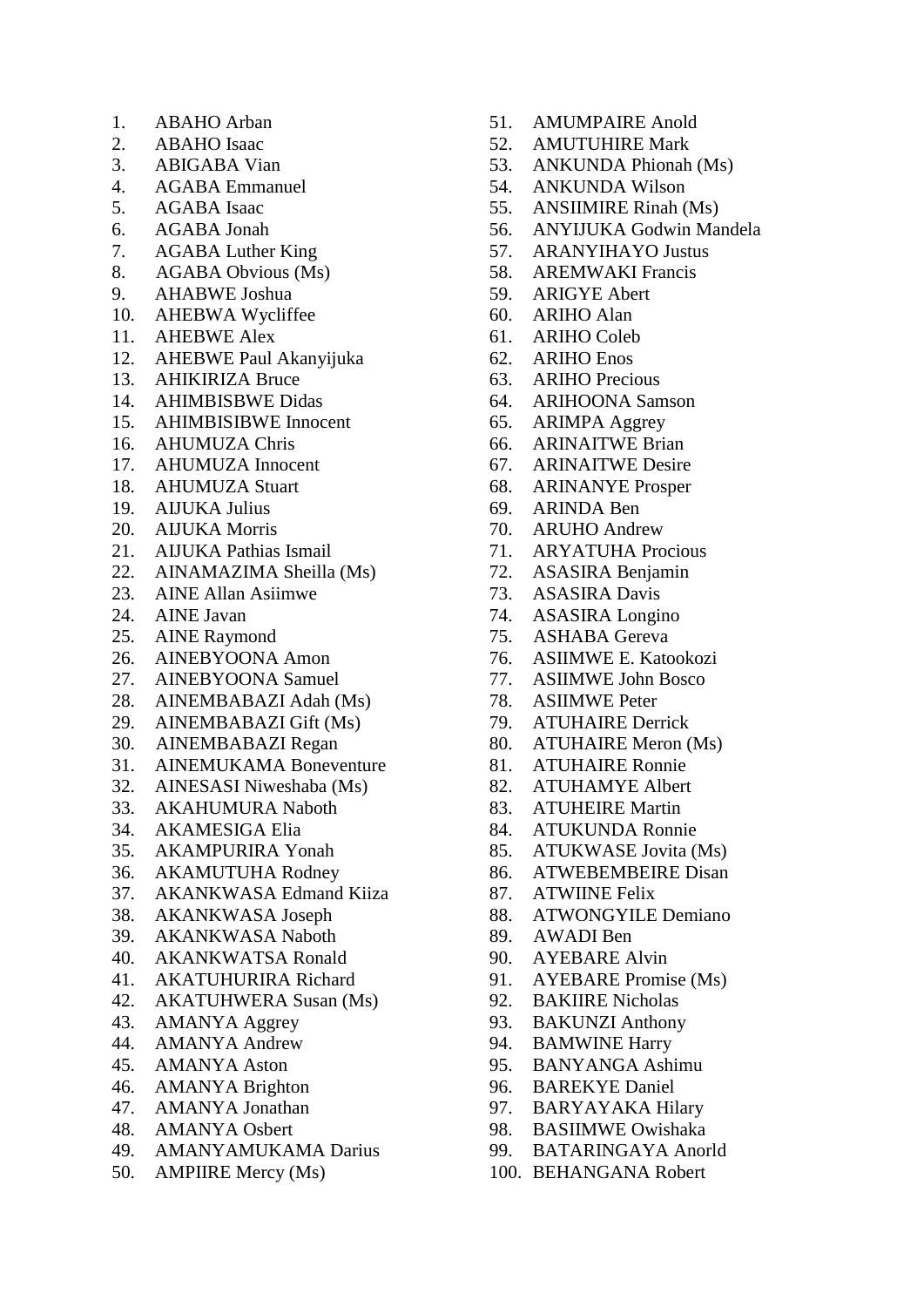101. BEINE Francis 102. BEJUNA Saison 103. BESIGYE Junior 104. BETUNGURA B. Uziah 105. BIGIRWA Richard 106. BINOMUGISHA Drunt 107. BIRUNGI Emmily 108. BIRYOMUMEISHO Agrey 109. BUKENYA John 110. BWAMBALE Walter 111. BYAMUGISHA Barnabas 112. BYAMUGISHA Evans 113. BYAMUKAMA Alex 114. BYAMUKAMA Sandra (Ms) 115. BYARUGABA Nathan 116. CHANDIA Lawrence 117. GUMISIRIZA Aaron 118. GUMOSHABE Joan (Ms) 119. HAFASHIMANA Jude Tadeo 120. HASHAKIMANA Joachim 121. JJINGO Lawrence Kibirige 122. KABANDA Allan 123. KABIJAMU Gastone 124. KADDU Tonny 125. KAGWA Allan Daaki 126. KAHANGIRE Benson 127. KAKABIRO Anold 128. KAKURU Mathias 129. KAMUSIIME Elia 130. KAMWESIGA Aloysious 131. KANANURA Levi 132. KANSIIME Devis 133. KANSIIME Johnson 134. KANYESIGYE Osbert 135. KANYIMA Simon 136. KARUHANGA Nicholas 137. KATAMBAIHAMBA Morris 138. KATO Denis Tirwome 139. KATO Hillary Tusiime 140. KATO Innocent 141. KATO Paul 142. KATUREBE Keneth 143. KATUSHABE Judith (Ms) 144. KATWESIGYE Abraham 145. KEMBABAZI Boneconsila (Ms) 146. KEMIRIMO Meron Katungye (Ms) 147. KICONCO Monica (Ms) 148. KIMULI Jimmy Ssenteza

- 149. KISALA Yonah
- 150. KISSA Isaac Cranimer
- 151. KONGERA Patience (Ms)
- 152. KWESIGA Nimrod
- 153. KYABANDIHO Victor
- 154. KYATUSIMIRE Oliver (MS)
- 155. KYOMUHENDO Ritah (Ms)
- 156. MAATE Moses Kisembo
- 157. MANDELA Nelson
- 158. MASEREKA Moses
- 159. MASIKO Izidoro
- 160. MATSIKO Derick
- 161. MATSIKO Edwine
- 162. MATSIKO Ernest
- 163. MBABAZI Collins
- 164. MBANZARUGAMBA Israel
- 165. MBONYEBYOMBI Bruno
- 166. MUBASA Watson
- 167. MUCUREEZI Emmanuel
- 168. MUGABE Vicent
- 169. MUGARURA Hillary
- 170. MUGARURA Mathias
- 171. MUGARURA Rodgers
- 172. MUGERA Oscar Edward
- 173. MUGERWA Benjamin
- 174. MUGISHA Clinton
- 175. MUGISHA Ivan
- 176. MUGUME Newel
- 177. MUHAME Agabito
- 178. MUHAME Obed
- 179. MUHAMYA Aidan
- 180. MUHANGI Broshan

## 181. MUHANGI Glorious

- 182. MUHANGUZI Osward
- 183. MUHEIRWE Collins
- 184. MUHEREZA Amon
- 185. MUHEREZA Obed Mupenda
- 186. MUHINDO Dovico
- 187. MUHUMUZA Emmanuel
- 188. MUHUMUZA Frank
- 189. MUHUMUZA Ivan
- 190. MUHUMUZA John
- 191. MUHUMUZA Victor
- 192. MUHWERE Edmond
- 193. MUHWEZI Bruce
- 194. MUHWEZI Denese
- 195. MUHWEZI Ronald
- 196. MUJURIZI Andrew
- 197. MUJURIZI Pius
- 198. MUKAMA Angelius
- 199. MUKISA Moses
- 200. MUKUNDANE Julian (Ms)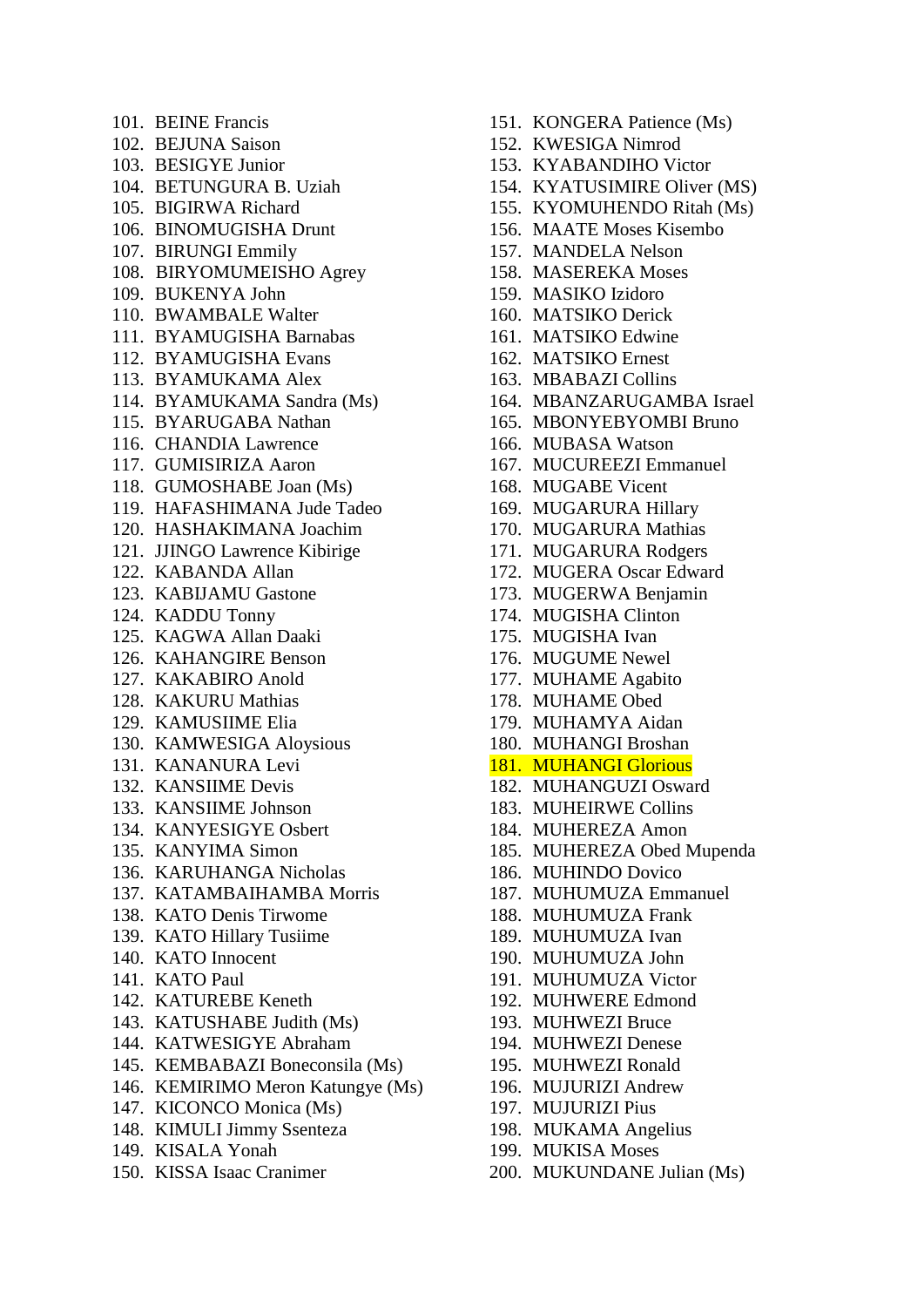201. MURUNGI Doreen (Ms) 202. MUSASIZI Brighton 203. MUSIIME Solomon 204. MUSIKA Brighton 205. MUSIMENTA Leonidas 206. MUSIMENTA Mary (Ms) 207. MUSIMENTA Nazifa (Ms) 208. MUSINGUZI Wellen 209. MUTABAZI Emmanuel 210. MUTABAZI Stephen 211. MUTUNGI Michael 212. MUTUNGIREHI Abubakar 213. MUYAMBI William 214. MUZOORA Emmanuel 215. MWEBESA Chrispath 216. MWESIGWA Allan 217. MWESIGYE Mark 218. MWIJUTSYA Bobson 219. MWONGYERA Henry 220. NAAGASHA Elazmus 221. NABATEREGA Arafah (Ms) 222. NAHWERA Daniel 223. NAIJUKA Anold 224. NAIJUKA Phionah (Ms) 225. NAMANYA Ezra 226. NAMARA Bruce 227. NAMPIJA Swabura (Ms) 228. NANKUNDA Edmund 229. NANTAMBI Lucy (Ms) 230. NASASIRA Jackson 231. NASASIRA Obed 232. NASASIRA Oscar 233. NASASIRA Stanley 234. NATAMBA John 235. NATUHA Chrispus 236. NATUHWERA Abias 237. NATUHWERA Danson 238. NATUKUNDA Lilian (Ms) 239. NATUKUNDA Naume (Ms) 240. NATUNGIRE Freedom 241. NATWIJUKA Anthony 242. NAYAMBA Quality (Ms) 243. NAYEBARE Ambrose 244. NAYEBARE Innocent 245. NDAWULA Ronald 246. NDINDWARUHANGA Elia 247. NDUHOAHABWE Jonathan 248. NGABIRANO Collins 249. NGABIRANO James

250. NGAMIZE Elizabeth (Ms)

- 251. NIKYOYASIIMIRE Shallon (Ms)
- 252. NIMUKUNDA Honest (Ms)
- 253. NIMWESIGA Blair
- 254. NINSIIMA Ephraim
- 255. NINSIIMA Merigeldo
- 256. NIWAGABA Macklean (Ms)
- 257. NIWENYESIGA Emmanuel
- 258. NSIMENTA Andrew
- 259. NSIMIRE Isaac
- 260. NTIBATEKEREZA Ivan
- 261. NUWAGABA Denis
- 262. NUWAGABA Gilbert
- 263. NUWAGABA Isaac
- 264. NUWAGABA Richard
- 265. NUWAGIRA Aggrey
- 266. NUWAGIRA Senscious
- 267. NUWAHEREZA Calolyne (Ms)
- 268. NUWAMANYA Darious
- 269. NUWAMANYA Godfrey
- 270. NUWAMANYA Julius
- 271. NUWASASIRA Jauleen (Ms)
- 272. NUWASASIRA Noah
- 273. NYESIGA Ambrose
- 274. OBUMWE Innocent
- 275. OKENG Raphael Boniface
- 276. OOLA Elijah
- 277. OSHIENGA Bob
- 278. OWEKA Stephen
- 279. OWOMUGISHA Dennis
- 280. OWORI Geoffrey
- 281. OYESIGYEMUKAMA Brair
- 282. RUBAGUMYA Bills
- 283. RUHANGARIYO Rodgers
- 284. RUHUMURIZA Nicholas
- 285. RUKUNDO Ncholas
- 286. RUMANYWOHA Fred
- 287. SENTONGO Joseph
- 288. SSEKAMATTE Shafic
- 289. SSEMPIJJA David
- 290. SSEMUJJU Reagan Ronald
- 291. SSENGENDO Joseph
- 292. SSENTONGO Leonald
- 293. TAREMWA Elvis Rwangoga
- 294. TAREMWA Saul
- 295. THEMBO Gaspary
- 296. TINDIMWEBWA Didas
- 297. TINDIMWEBWA Owen
- 298. TUGABIIRWE Jackline (Ms)
- 299. TUGUME Anthony
- 300. TUGUME Christopher